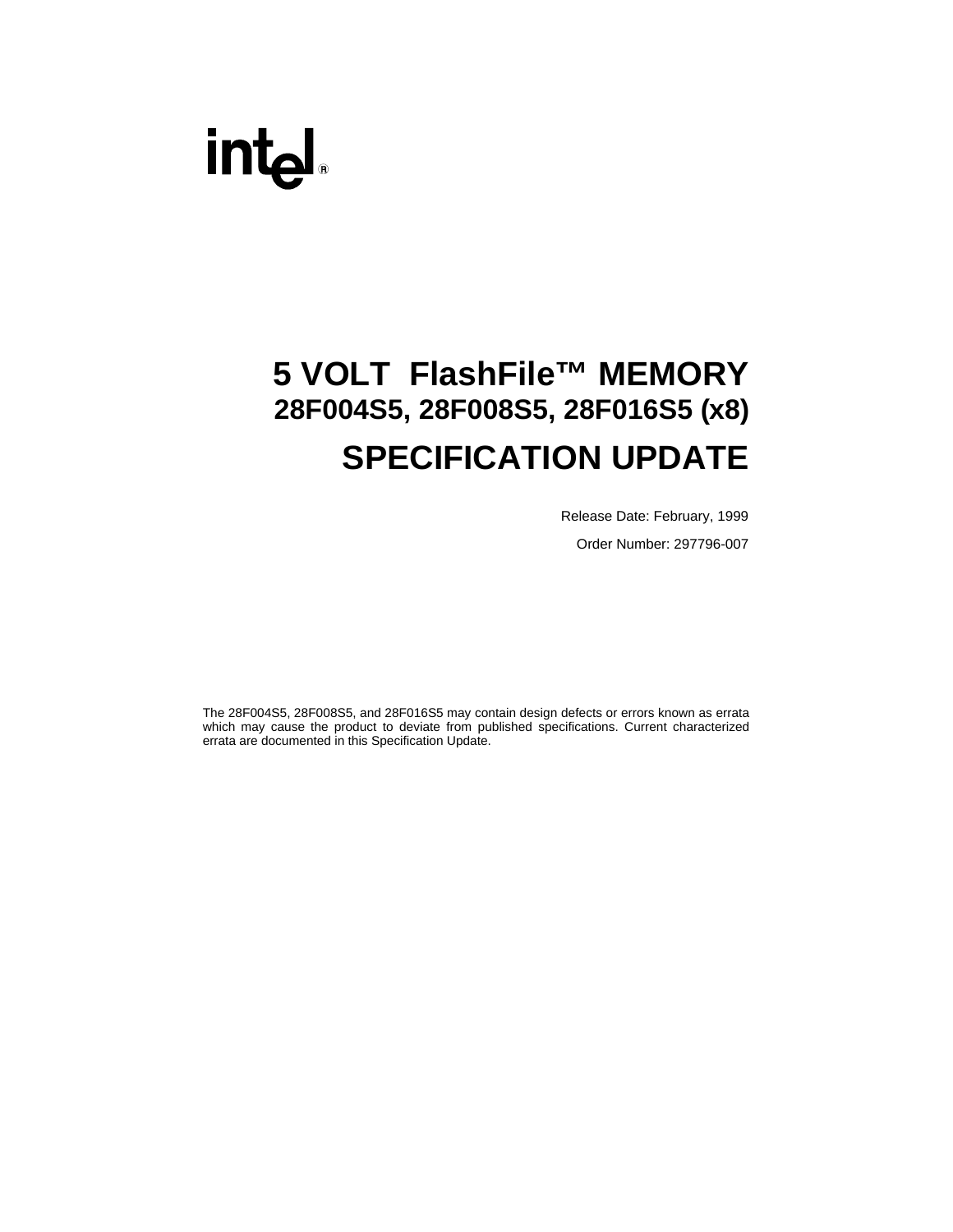Information in this document is provided in connection with Intel products. No license, express or implied, by estoppel or otherwise, to any intellectual property rights is granted by this document. Except as provided in Intel's Terms and Conditions of Sale for such products, Intel assumes no liability whatsoever, and Intel disclaims any express or implied warranty, relating to sale and/or use of Intel products including liability or warranties relating to fitness for a particular purpose, merchantability, or infringement of any patent, copyright or other intellectual property right. Intel products are not intended for use in medical, life saving, or life sustaining applications.

Intel may make changes to specifications and product descriptions at any time, without notice.

The 28F004S5, 28F008S5 and 28F016S5 may contain design defects or errors known as errata which may cause the product to deviate from published specifications. Current characterized errata are available upon request.

Contact your local Intel sales office or your distributor to obtain the latest specifications and before placing your product order.

Copies of documents which have an ordering number and are referenced in this document, or other Intel literature, may be obtained from:

Intel Corporation P.O. Box 5937 Denver, CO 80217-9808

or call 1-800-548-4725 or visit Intel's Website at http://www.intel.com

COPYRIGHT © INTEL CORPORATION 1997, 1998, 1999 CG-041493 \*Third-party brands and names are the property of their respective owners.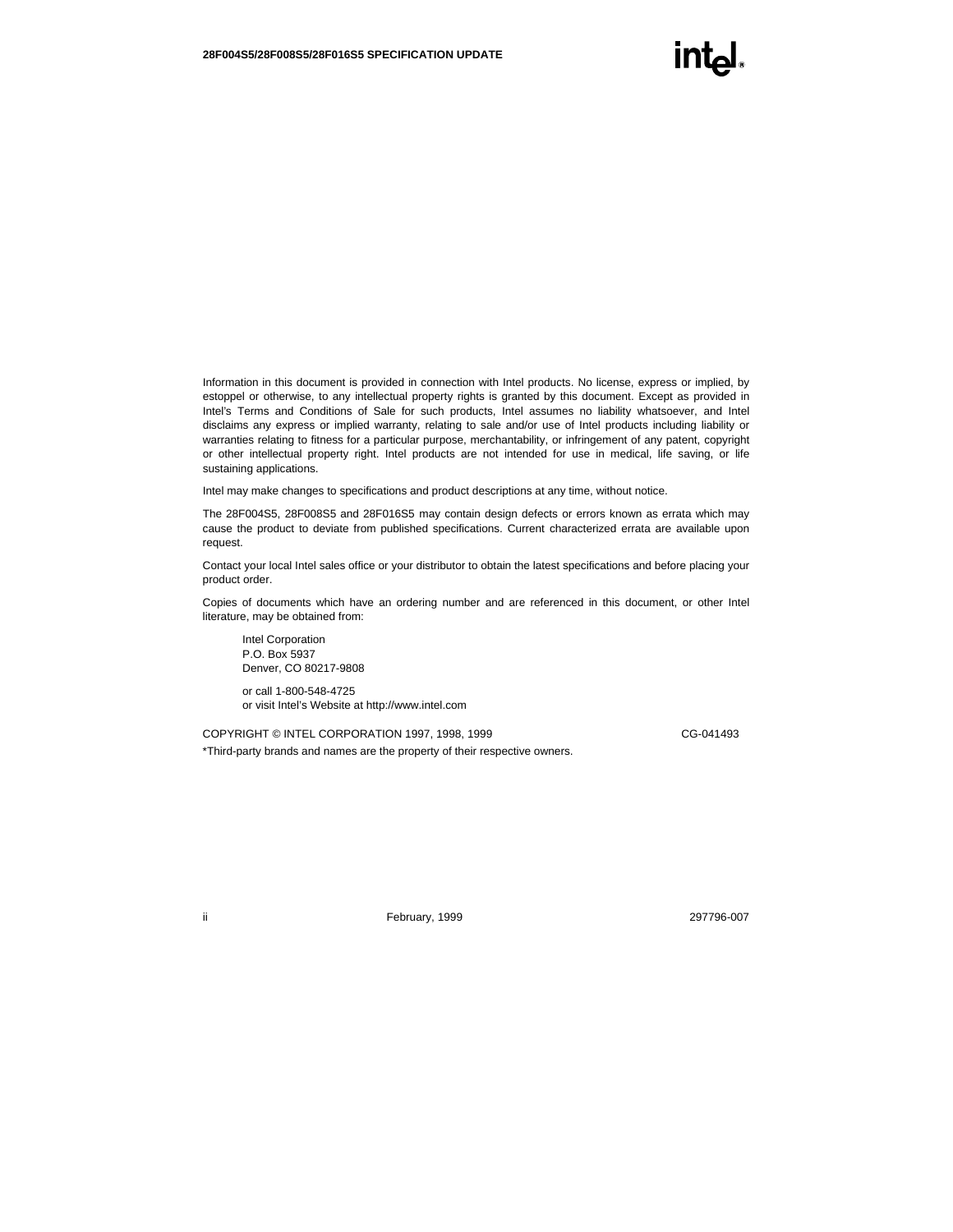

# **CONTENTS**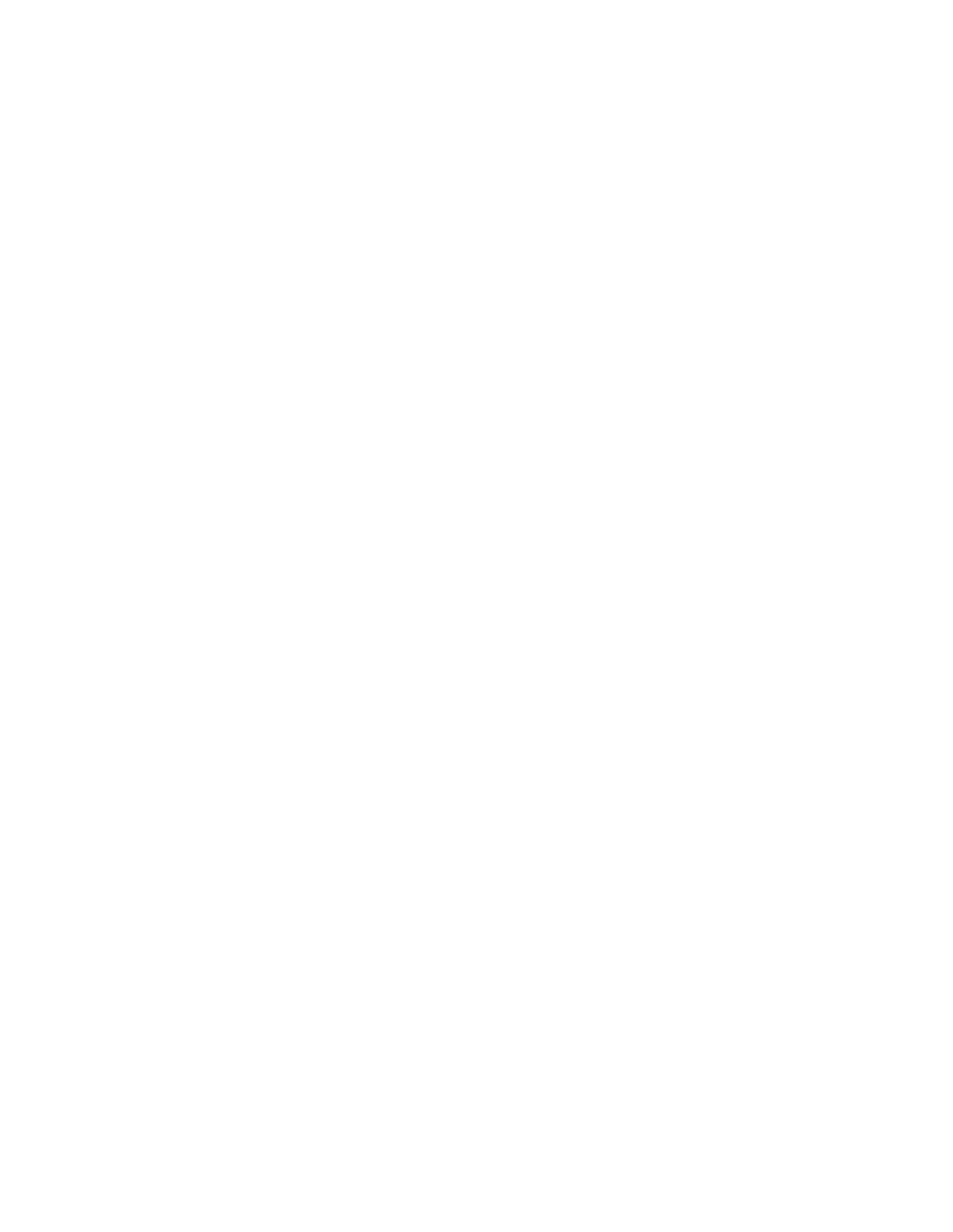# **REVISION HISTORY**

| Date of Revision | Version | <b>Description</b>                                                                                                                                                                                                                                                                                                                               |
|------------------|---------|--------------------------------------------------------------------------------------------------------------------------------------------------------------------------------------------------------------------------------------------------------------------------------------------------------------------------------------------------|
| 09/10/96         | -001    | Document includes all known errata to date (original version).                                                                                                                                                                                                                                                                                   |
| 12/01/96         | $-002$  | Removed CE# glitch sensitivity erratum.<br>Added RP# Control erratum.                                                                                                                                                                                                                                                                            |
| 02/01/97         | $-003$  | Added I <sub>PPS</sub> erratum.                                                                                                                                                                                                                                                                                                                  |
| 04/04/97         | $-004$  | Modified block locking and unlocking erratum<br>Added PSOP pinout correction<br>Change specification update title<br>Added 16-Mbit I <sub>CCR</sub> erratum                                                                                                                                                                                      |
| 06/05/97         | $-005$  | Added 16-Mbit block locking and unlocking erratum                                                                                                                                                                                                                                                                                                |
| 08/02/97         | $-006$  | Changed status of Erratum #1, Deep Power-Down Current<br>Changed status of Erratum #2, Block Locking and Un-Locking<br>Changed status of Erratum #4, RP# Control during Power-Up                                                                                                                                                                 |
| 02/16/99         | $-007$  | Previous Documentation Change indicating PSOP pinout graphic<br>error deleted; incorporated into 5 Volt FlashFile™ Memory;<br>28F004S5, 28F008S5, 28F016S5 datasheet.<br>Specification Update renamed from Byte-Wide Smart 5<br>FlashFile™ Memory Family Specification Update.<br>Reference to datasheet modified to reflect new datasheet name. |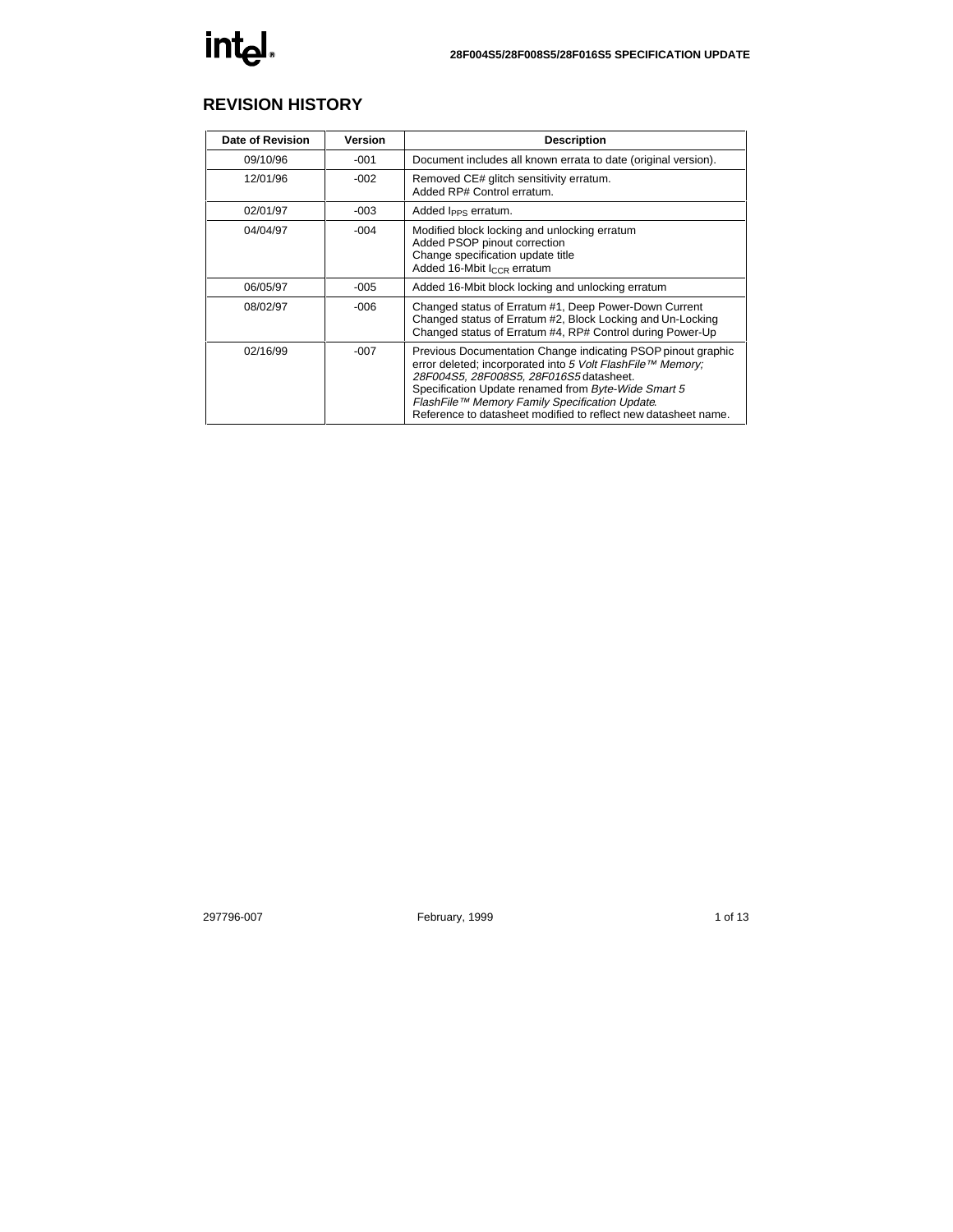# **PREFACE**

The Intel® Computing Enhancement Group has consolidated available historical device and documentation errata into this new document type called the Specification Update. We have endeavored to include all documented errata in the consolidation process, however, we make no representations or warranties concerning the completeness of the Specification Update.

This document is an update to the specifications contained in the Affected Documents/Related Documents table below. This document is a compilation of device and documentation errata, specification clarifications and changes. It is intended for hardware system manufacturers and software developers of applications, operating systems, or tools.

Information types defined in Nomenclature are consolidated into the specification update and are no longer published in other documents.

This document may also contain additional information that was not previously published. Functional descriptions for this product are found in the 5 Volt FlashFile™ Memory; 28F004S5, 28F008S5, 28F016S5 datasheet.

#### **Affected Documents/Related Documents**

| Title                                                               | Order      |
|---------------------------------------------------------------------|------------|
| 5 Volt FlashFile™ Memory; 28F004S5, 28F008S5, 28F016S5<br>datasheet | 290597-005 |

#### **Nomenclature**

**Errata** are design defects or errors. These may cause the behavior of these products to deviate from published specifications. Hardware and software designed to be used with any given stepping must assume that all errata documented for that stepping are present on all devices.

**Specification Changes** are modifications to the current published specifications.

**Specification Clarifications** describe a specification in greater detail or further highlight a specification's impact to a complex design situation.

**Documentation Changes** include typos, errors, or omissions from the current published specifications.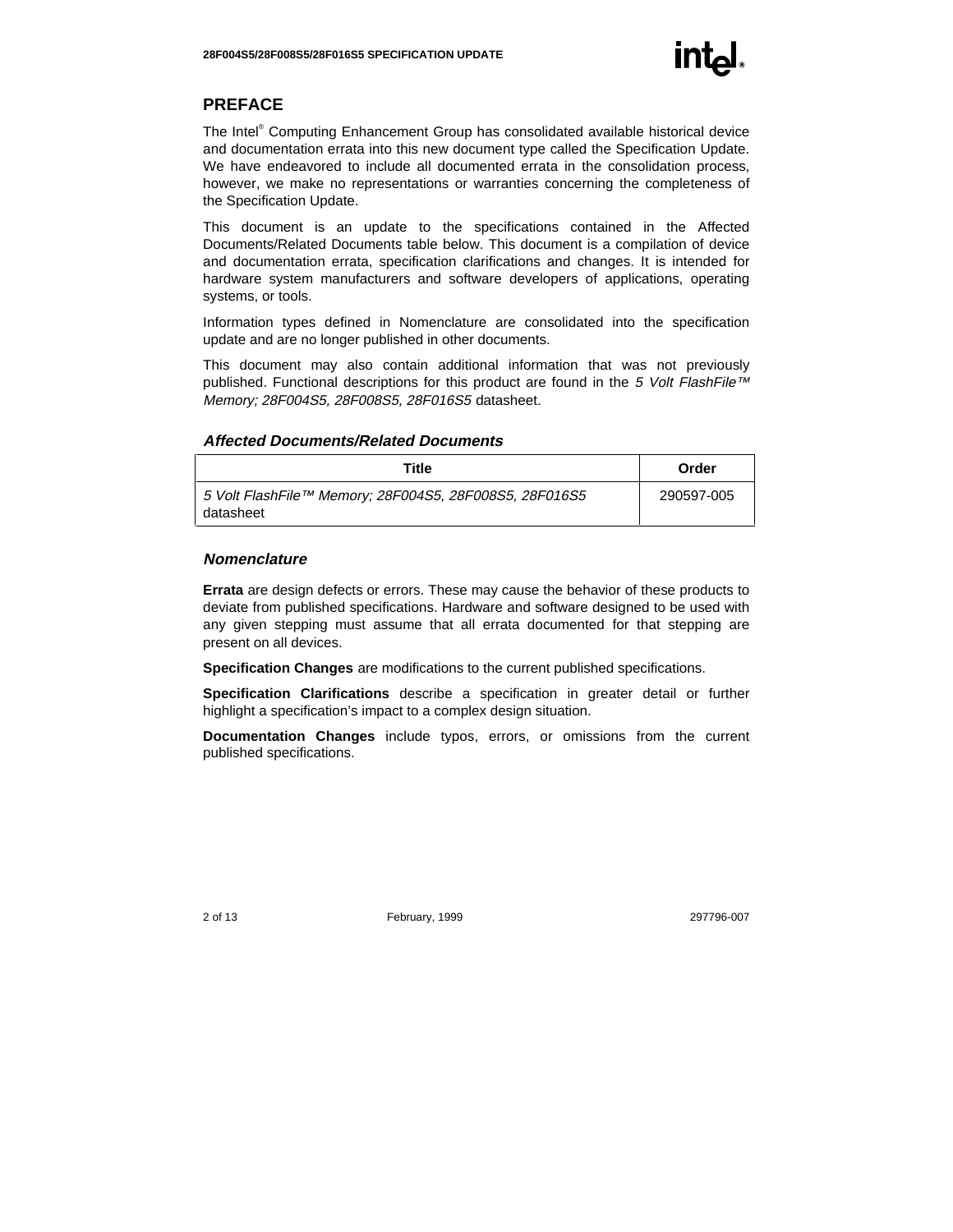

#### **NOTE:**

Errata remain in the specification update throughout the product's lifecycle, or until a particular stepping is no longer commercially available. Under these circumstances, errata removed from the specification update are archived and available upon request. Specification changes, specification clarifications and documentation changes are removed from the specification update when the appropriate changes are made to the appropriate product specification or user documentation (datasheets, manuals, etc.).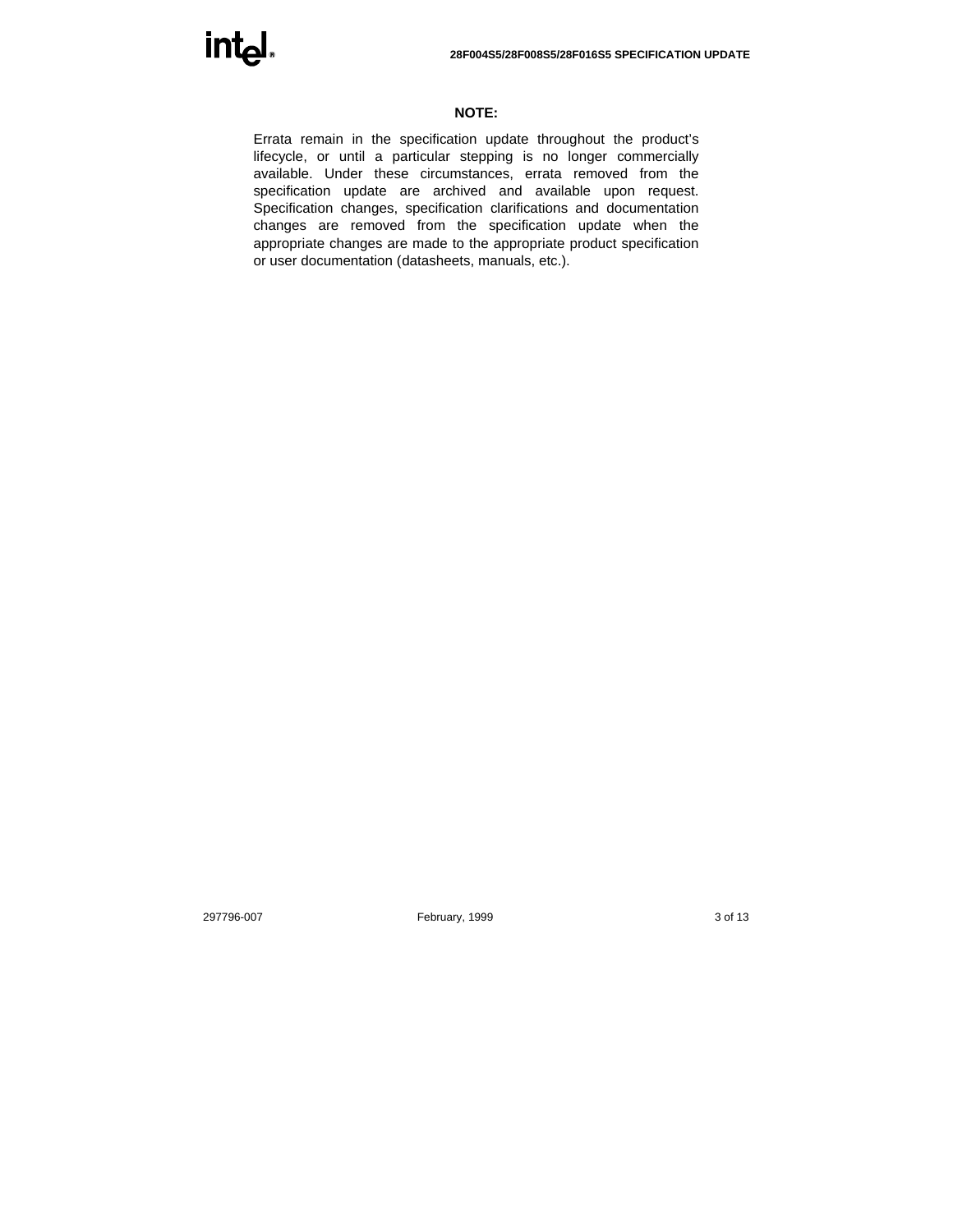# **SUMMARY TABLES OF CHANGES**

The following tables indicate the Specification Changes, Errata, Specification Clarifications, or Documentation Changes which apply to the 5 Volt FlashFile™ Memory; 28F004S5, 28F008S5, 28F016S5 datasheet. Intel may fix some of the errata in a future stepping of the component, and to account for the other outstanding issues through documentation or specification changes as noted. These tables use the following notations:

#### **Codes Used in Summary Tables**

#### **Steps**

| X:              | Errata exists in the stepping indicated. Specification<br>Change or Clarification that applies to this stepping.                  |
|-----------------|-----------------------------------------------------------------------------------------------------------------------------------|
| (No mark)       |                                                                                                                                   |
| or (Blank box): | This erratum is fixed in listed stepping or specification<br>change does not apply to listed stepping.                            |
| Page            |                                                                                                                                   |
| (Page):         | Page location of item in this document.                                                                                           |
| <b>Status</b>   |                                                                                                                                   |
| Doc:            | Document change or update will be implemented.                                                                                    |
| Fix:            | This erratum is intended to be fixed in a future step of the<br>component.                                                        |
| Fixed:          | This erratum has been previously fixed.                                                                                           |
| NoFix:          | There are no plans to fix this erratum.                                                                                           |
| Eval:           | Plans to fix this erratum are under evaluation.                                                                                   |
| Row             |                                                                                                                                   |
|                 | Change bar to left of table row indicates this erratum is<br>either new or modified from the previous version of the<br>document. |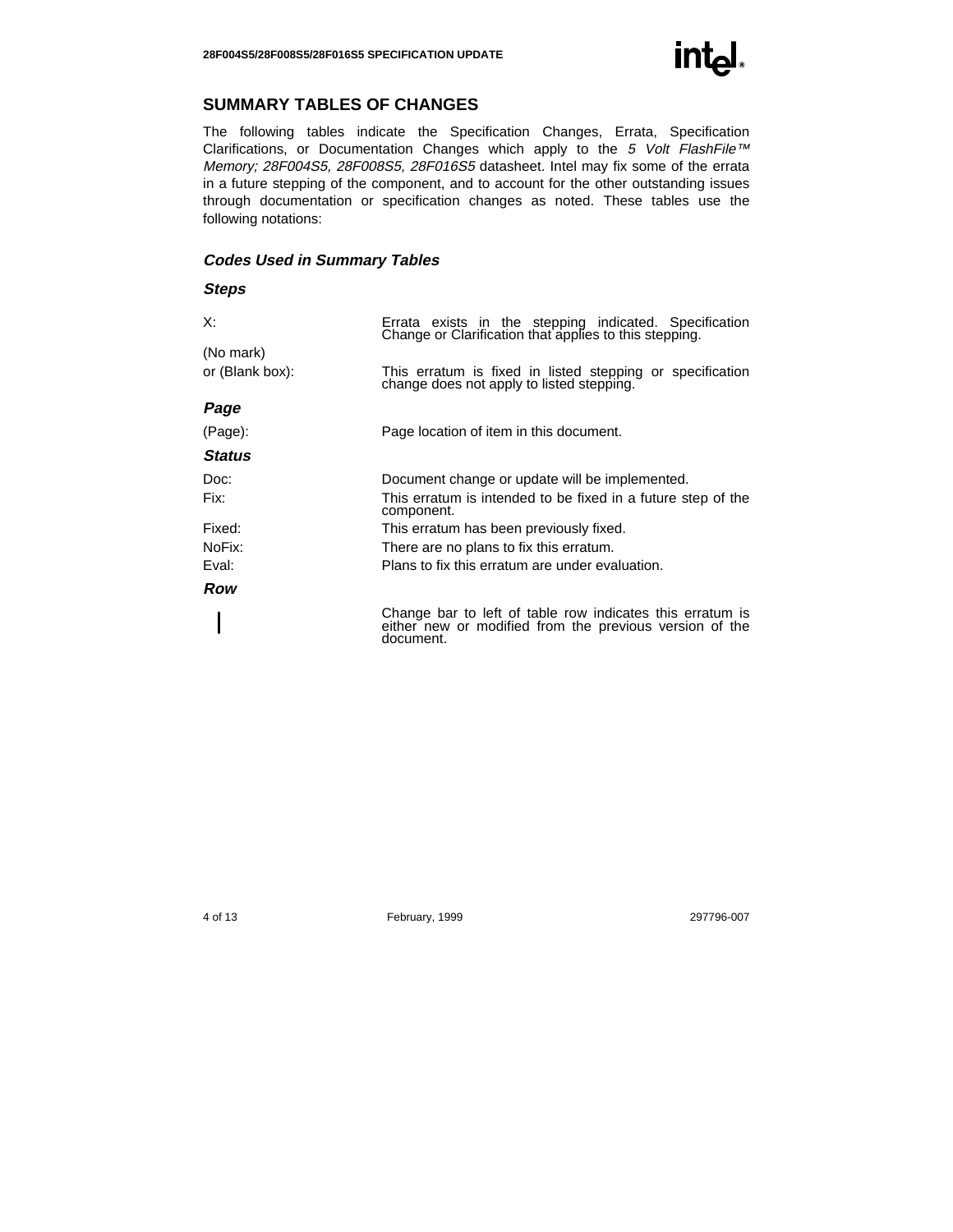# intel.

#### **Errata**

|                | Density                    |                            |     |                             |            |     |      |               |                                       |
|----------------|----------------------------|----------------------------|-----|-----------------------------|------------|-----|------|---------------|---------------------------------------|
|                | 4-Mbit<br><b>Steppings</b> | 8-Mbit<br><b>Steppings</b> |     | 16-Mbit<br><b>Steppings</b> |            |     |      |               |                                       |
| #              | A-0                        | A-1,<br>$A-3$              | A-6 | A-8                         | <b>B-0</b> | A-0 | Page | <b>Status</b> | Errata                                |
| 1              |                            | X                          | X   | X                           |            |     | 7    | Fixed         | Deep Power-Down Current               |
| $\overline{2}$ |                            | X                          | X   | X                           |            |     | 8    | Fixed         | <b>Block Locking and Unlocking</b>    |
| 3              |                            | X                          |     |                             |            |     | 9    | Fixed         | <b>CE# Glitch Sensitivity</b>         |
| $\overline{4}$ |                            | X                          | X   | X                           |            |     | 11   | Fixed         | RP# Control during Power-Up           |
| 5              |                            | X                          | X   | X                           |            |     | 12   | Eval          | <b>V<sub>PP</sub></b> Standby Current |
| 6              |                            |                            |     |                             |            | X   | 13   | Eval          | <b>Active Read Current</b>            |

# **Specification Changes**

|     |                            |                            |     | Density                     |            |     |      |               |                                                |
|-----|----------------------------|----------------------------|-----|-----------------------------|------------|-----|------|---------------|------------------------------------------------|
|     | 4-Mbit<br><b>Steppings</b> | 8-Mbit<br><b>Steppings</b> |     | 16-Mbit<br><b>Steppings</b> |            |     |      |               |                                                |
| #   | A-0                        | A-1,<br>$A-3$              | A-6 | A-8                         | <b>B-0</b> | A-0 | Page | <b>Status</b> | Errata                                         |
| N/A |                            |                            |     |                             |            |     | 13   |               | None in this Specification<br>Update revision. |

# **Specification Clarifications**

|     | Density                    |                            |     |                             |       |     |      |               |                                                |
|-----|----------------------------|----------------------------|-----|-----------------------------|-------|-----|------|---------------|------------------------------------------------|
|     | 4-Mbit<br><b>Steppings</b> | 8-Mbit<br><b>Steppings</b> |     | 16-Mbit<br><b>Steppings</b> |       |     |      |               |                                                |
| #   | A-0                        | $A-1,$<br>$A-3$            | A-6 | A-8                         | $B-0$ | A-0 | Page | <b>Status</b> | Errata                                         |
| N/A |                            |                            |     |                             |       |     | 13   |               | None in this Specification<br>Update revision. |

### **Documentation Changes**

| $\cdot$ | <b>Document Revision</b> | Page | <b>Status</b> | <b>Documentation Changes</b>                   |
|---------|--------------------------|------|---------------|------------------------------------------------|
| N/A     |                          |      |               | None in this Specification<br>Update revision. |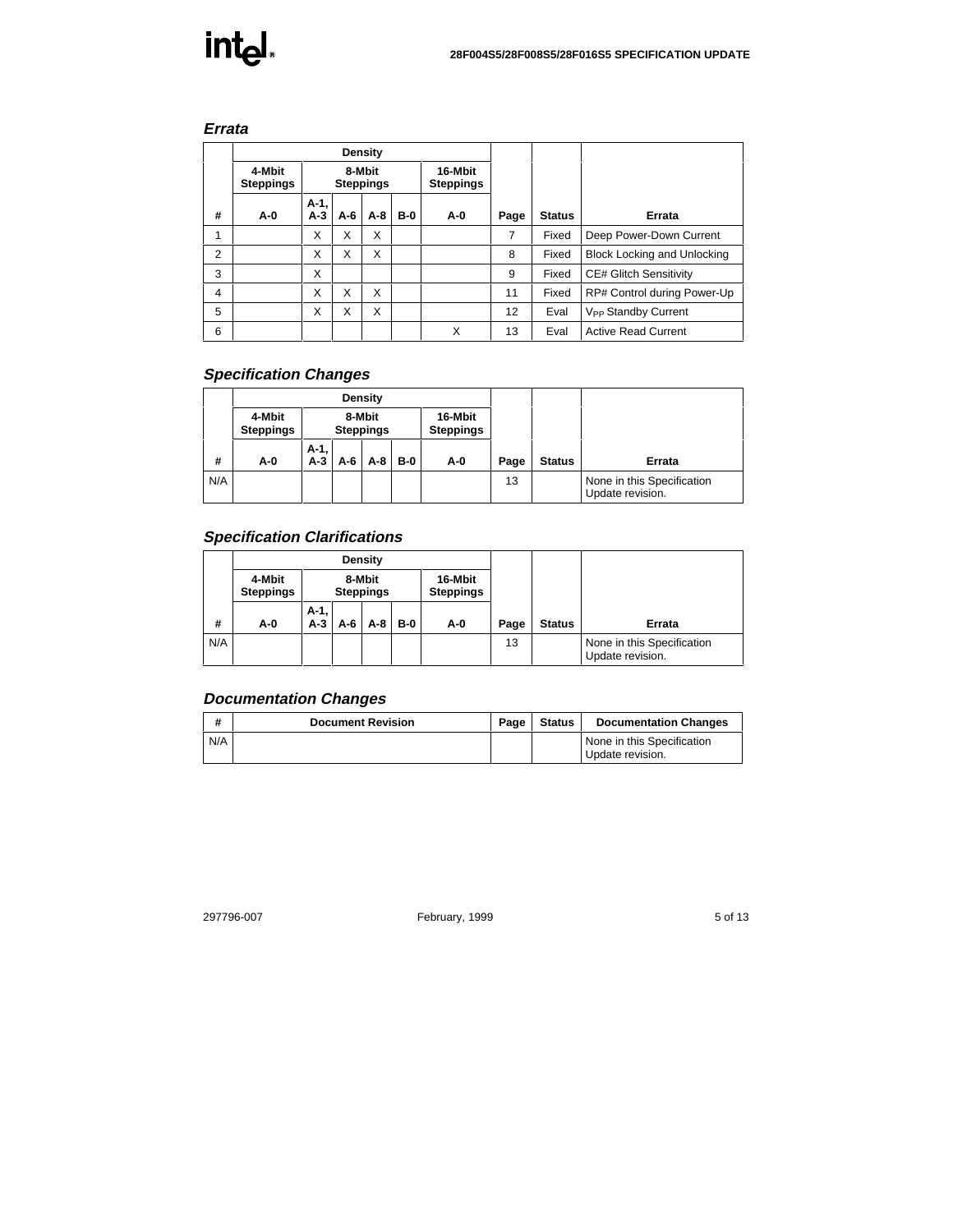#### **Markings**

The Finished Processing Order (FPO) number correlates to a specific device stepping as illustrated in the table below:

| Density | Stepping $(1,2)$ | <b>Identifier</b>                                                    |
|---------|------------------|----------------------------------------------------------------------|
| 4-Mbit  | $A - 0$          | Ninth digit on topside FPO mark (third line) = Any alphabetic letter |
| 8-Mbit  | $A-1,-3$         | Ninth digit on topside FPO mark (third line) = J, K, L, M, or N      |
|         | $A-6$            | Ninth digit on topside FPO mark (third line) = $P$ or Q              |
|         | $A - 8$          | Ninth digit on topside FPO mark (third line) = $U$ or V              |
|         | $B-0$            | Ninth digit on topside FPO mark (third line) = $W$                   |
| 16-Mbit | A-0              | Ninth digit on topside FPO mark (third line) = Any alphabetic letter |

NOTE:

1. Device steppings are based on continuous updates made in manufacturing and testing of the device and represent the current material shipped.

2. 8-Mbit A-0, -2, -4, -5, and -7 material was never sampled.

int<sub>e</sub>l.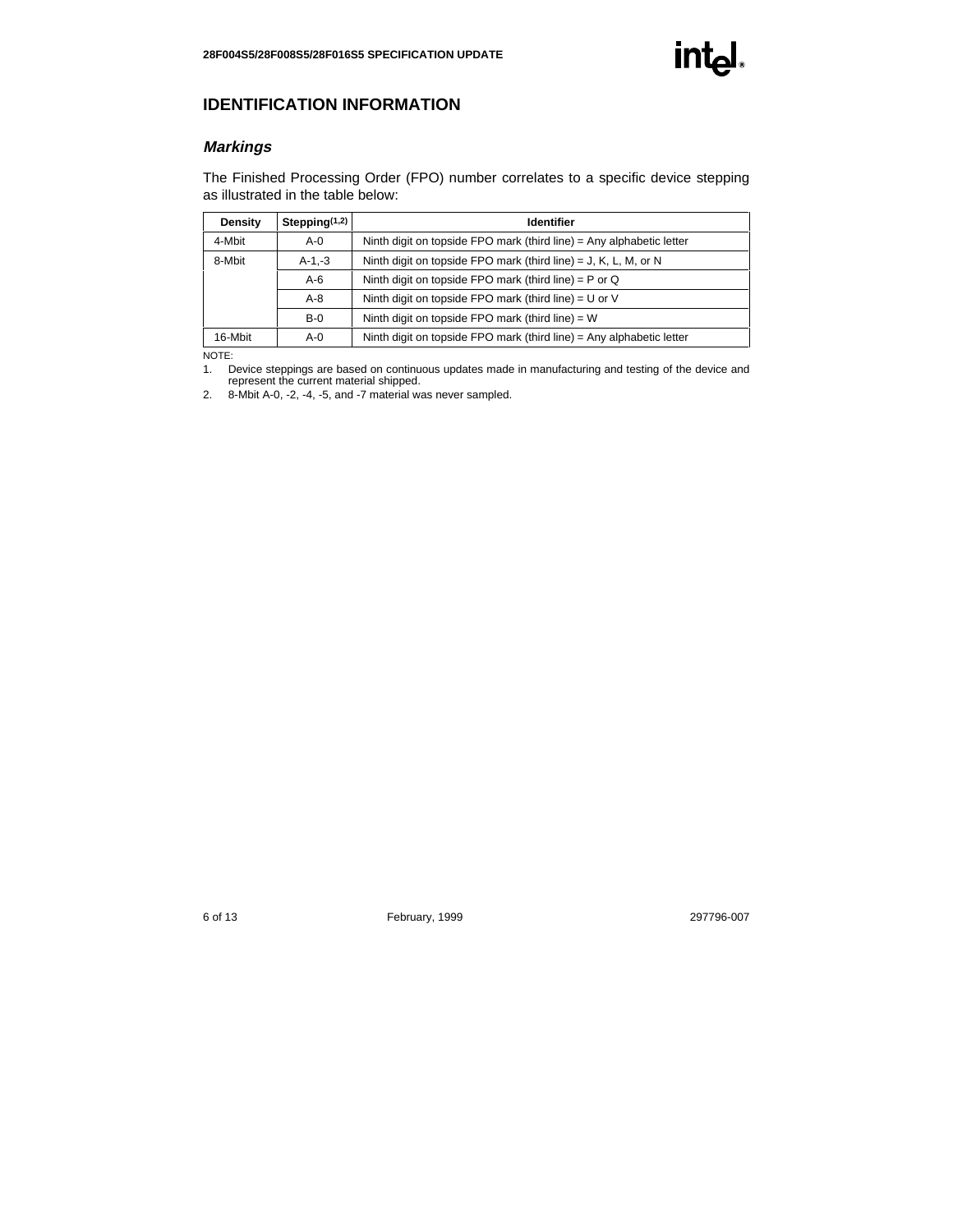# **int**هl

# **ERRATA**

#### **1. Deep Power-Down Current**

**PROBLEM:** I<sub>CCD</sub> deviates from the published specification. Please replace the existing datasheet specification with the following information:

|                  |                                         |              | 5.0V V <sub>CC</sub> |     |      | Test                                                     |
|------------------|-----------------------------------------|--------------|----------------------|-----|------|----------------------------------------------------------|
| Sym              | <b>Parameter</b>                        | <b>Notes</b> | Typ                  | Max | Unit | <b>Conditions</b>                                        |
| <sup>I</sup> CCD | V <sub>CC</sub> Deep Power-Down Current |              |                      | 16  | uА   | $RP# = GND \pm 0.2V$<br>$I_{\text{OUT}}$ (RY/BY#) = 0 mA |

**NOTE:**

1. All currents are in RMS unless otherwise noted. These currents are valid for all product versions (packages and speeds).

**IMPLICATION:** The increased current requirements may have an impact on power supply loading or battery life.

#### **WORKAROUND:** None.

**STATUS:** This erratum has been fixed. Refer to the Summary Tables of Changes to determine the affected stepping(s).

**AFFECTED PRODUCTS:** Refer to the Summary Tables of Changes to determine the affected products and stepping(s).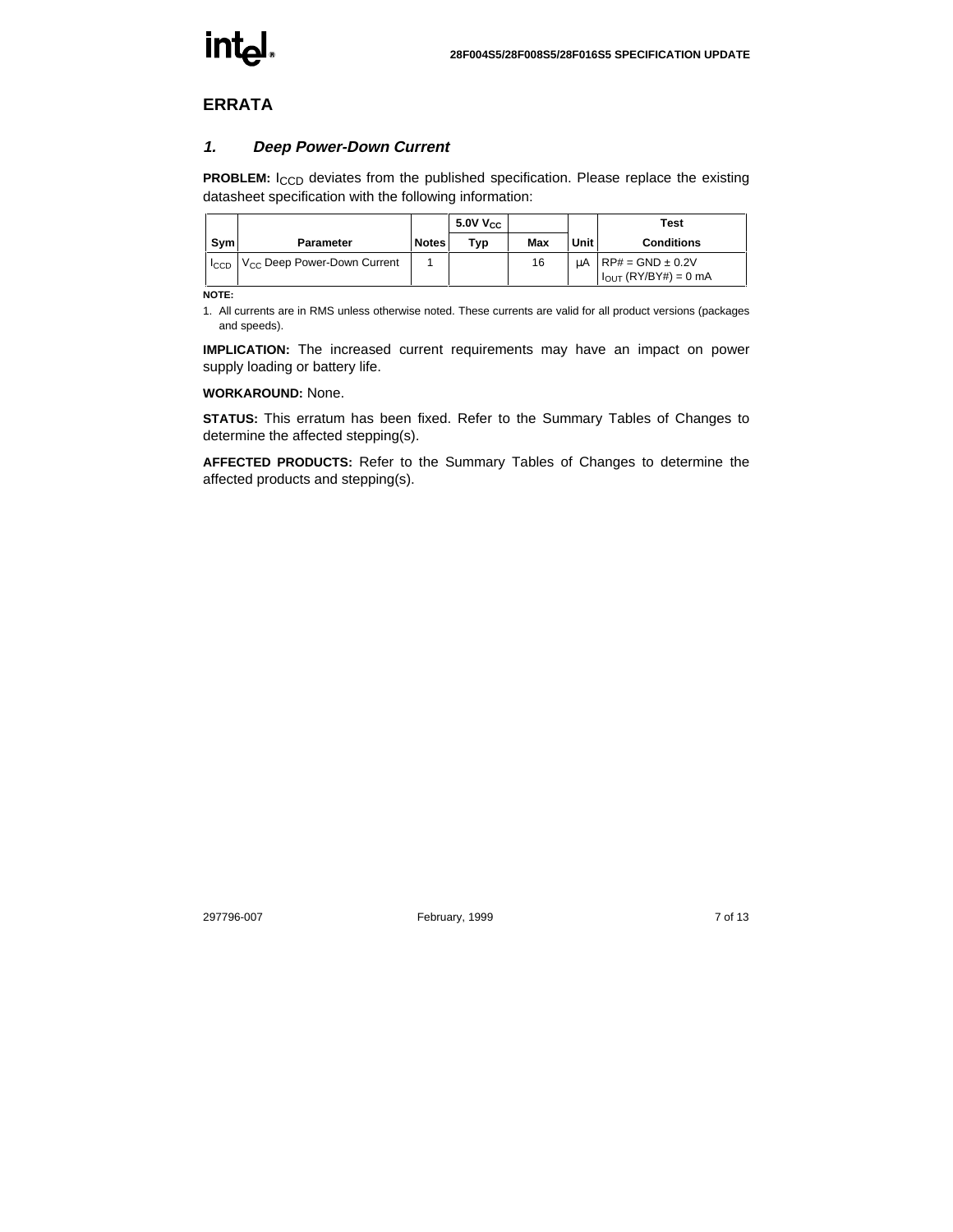#### **2. Block Locking and Unlocking**

**PROBLEM:** For the 8- and 16-Mbit devices that are effected by this erratum, the block unlocking security feature is currently nonfunctional. Attempts to unlock blocks, using the clear block lock-bits command sequence, may cause subsequent program and/or block erase failures. The failure is seen as a device protection error in the status register.

**IMPLICATION:** Block unlocking feature is disabled. This erratum effects the following command, Clear Block Lock-Bits. Locking blocks using the Set Block Lock-bits command (while RP# is equal to 12 volts) is still supported.

**WORKAROUND:** To prevent accidental software block lock-bit clearing, Intel permanently sets the master lock-bit during the test flow. This disables the ability to lock and unlock blocks via software only with  $RP# = V_{IH}$ . Block locking and unlocking requires 12V on the component's RP# input when the master lock-bit is set. Don't execute the clear block lock-bits command sequence when 12V is applied to RP#. Instead, simply override the block locking mechanism by applying 12V to RP# to enable program/erase operations that target locked blocks.

If data security is of utmost importance, lower  $V_{PP}$  voltage equal to or less than  $V_{PP|K}$ during normal operations. With  $V_{PP}$  equal to or less  $V_{PPI,K}$ , the device is protected against all data manipulation operations.

**STATUS:** This erratum has been fixed. Refer to the Summary Tables of Changes to determine the affected stepping(s).

**AFFECTED PRODUCTS:** 8-Mbit A-1, -3, -6, and -8 steppings and 16-Mbit A-0 stepping produced before work week 22 of 1997 (second digit on topside FPO marking specifies the last digit in the year and the third and fourth indicate the work week) are affected by this erratum.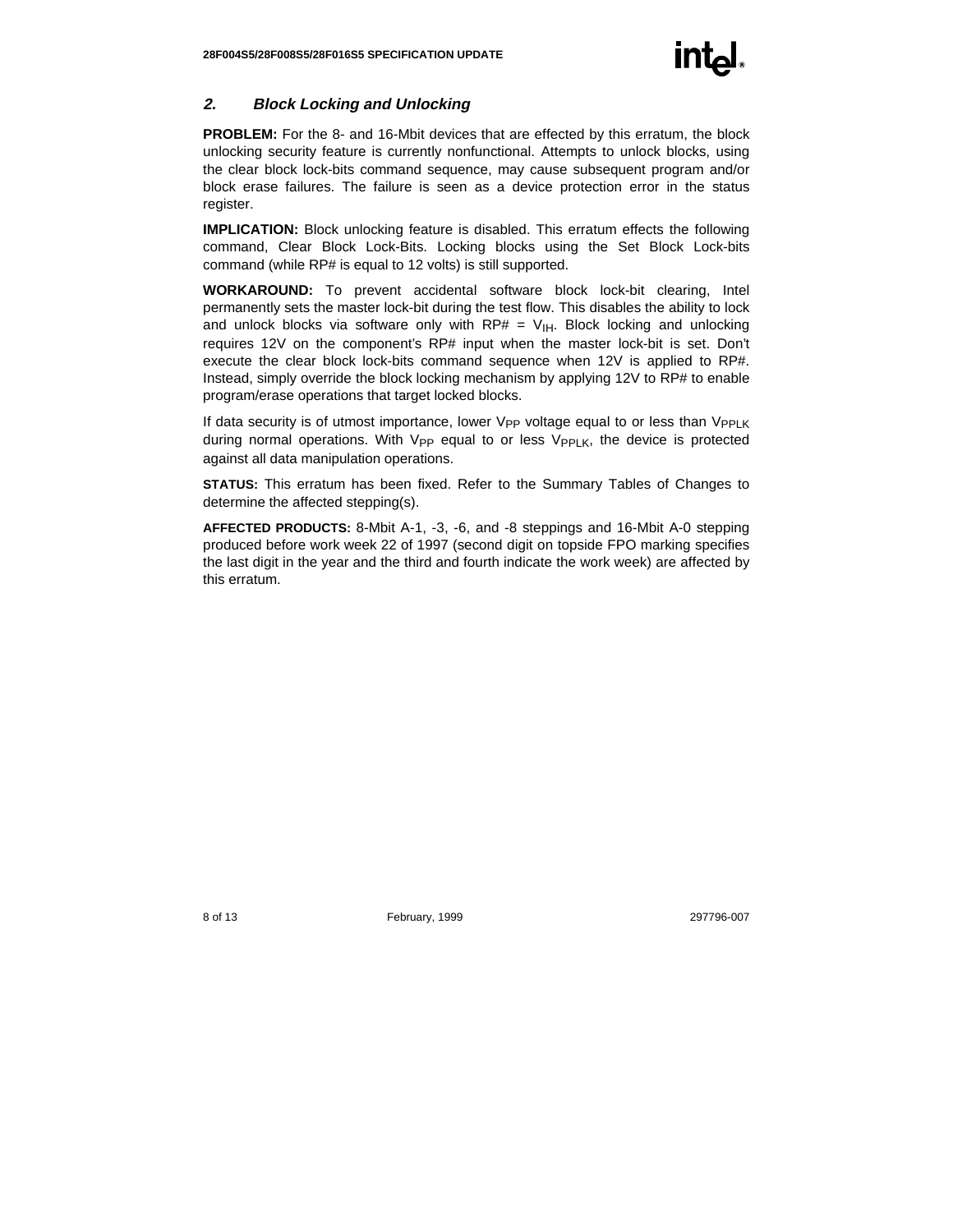# **intel**

# **3. CE# Glitch Sensitivity**

**PROBLEM:** A noisy CE# control signal may cause an invalid read. This erroneous read only occurs after the device has received over one hundred consecutive short CE# glitches ( $t_{\text{EHEL}}$  < 65 ns) with CE#-high time ( $t_{\text{EHEL}}$ ) greater than 145 ns (see the figure below, A Long Series of CE# Glitches May Induce an Invalid Read).



**A Long Series of CE# Glitches May Induce an Invalid Read**

After valid data is read, the device must receive another series of CE# glitches (typically over one hundred) to induce an invalid read.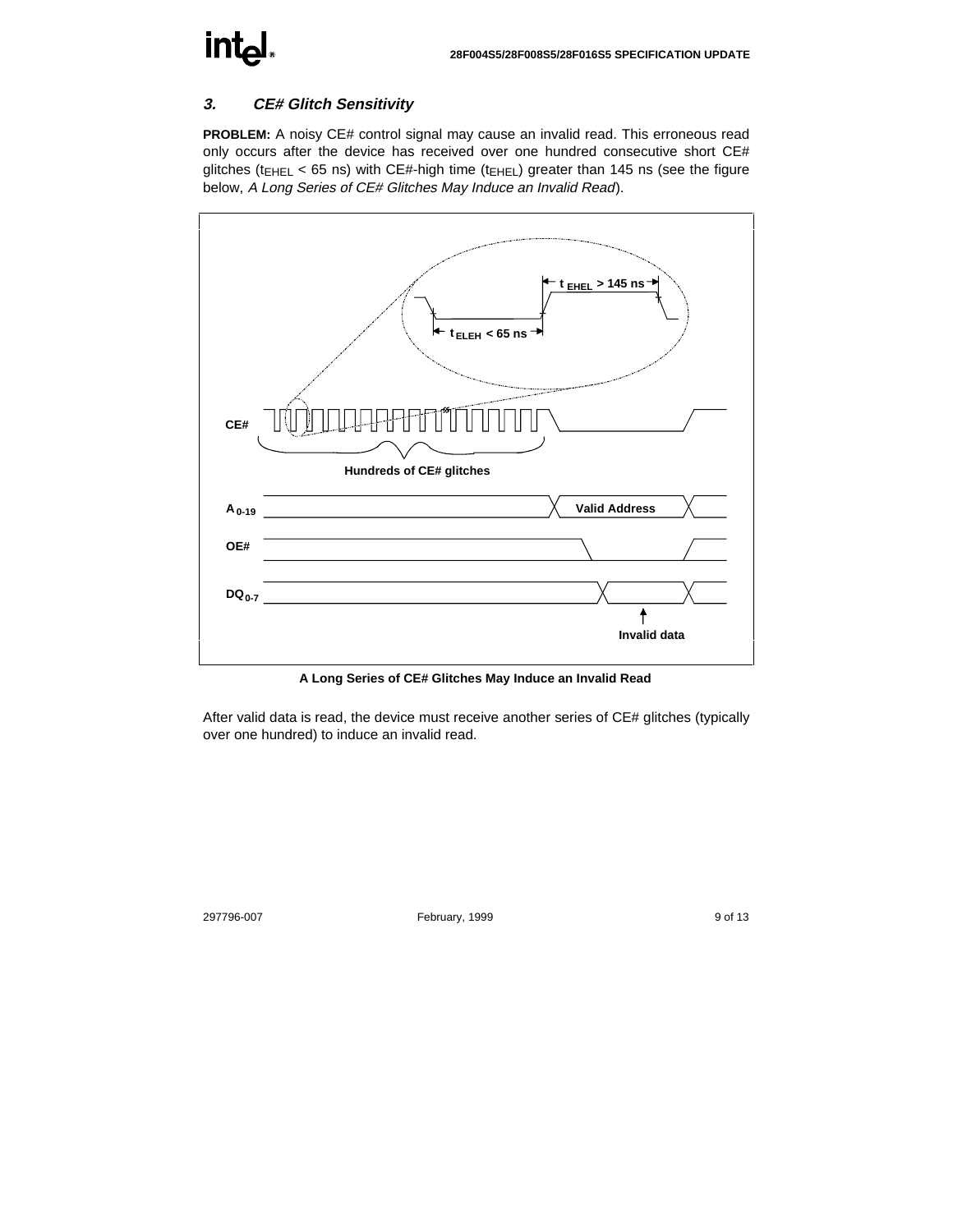**IMPLICATION:** This erratum may affect read operations in systems that have a lot of noise on the flash memory's CE# input. If CE# is generated asynchronously from the upper address lines, noise on CE# can sometimes occur when upper address lines transition from one state to another. However, applications that access flash memory sequentially will have stable upper address lines and will therefore produce fewer CE# glitches. Systems that execute code from flash memory or download code from flash memory into DRAM will usually access the device sequentially; therefore, they will be less susceptible to this erratum.

Carefully analyze the flash memory CE# input. If glitches are detected, more in-depth system characterization is need to identify susceptibility to this erratum.

It is important to understand how these glitches manifest themselves in order to determine whether or not they will cause a problem.

1. In systems that flow unlatched addresses to CE# control logic, the decode logic may generate CE# glitches when the address bus transitions from one state to another. However, the processor's address switching frequency is usually very fast (somewhere in the order of 1/2 the processor's operating frequency) which will cause the glitches high time to be less than 145 ns. If the CE#-high time is less than 145 ns, the glitch has no effect on the component.

Note: Most processor's with integrated chip select logic use latched outputs and therefore may not have CE# glitches.

2. If the address bus is not pulled up or pulled down during idle bus cycles, the address bus may be left in an undetermined state. This condition may cause CE# glitches.

**WORKAROUND:** If it is determined that the CE# causes a problem, possible solutions to help workaround this erratum are suggested as follows.

#### **Hardware solution:**

Add system logic to prevent CE# glitches such as latched CE# control logic or pullup/pulldown resistors to the address bus.

#### **Software solution for data storage applications:**

If the device receives over one hundred consecutive CE# glitches, issue a Byte Write command and program FFh to any location before executing a read operation. Programming FFh will not alter stored data, but it will give the component sufficient time to prepare for the read operation.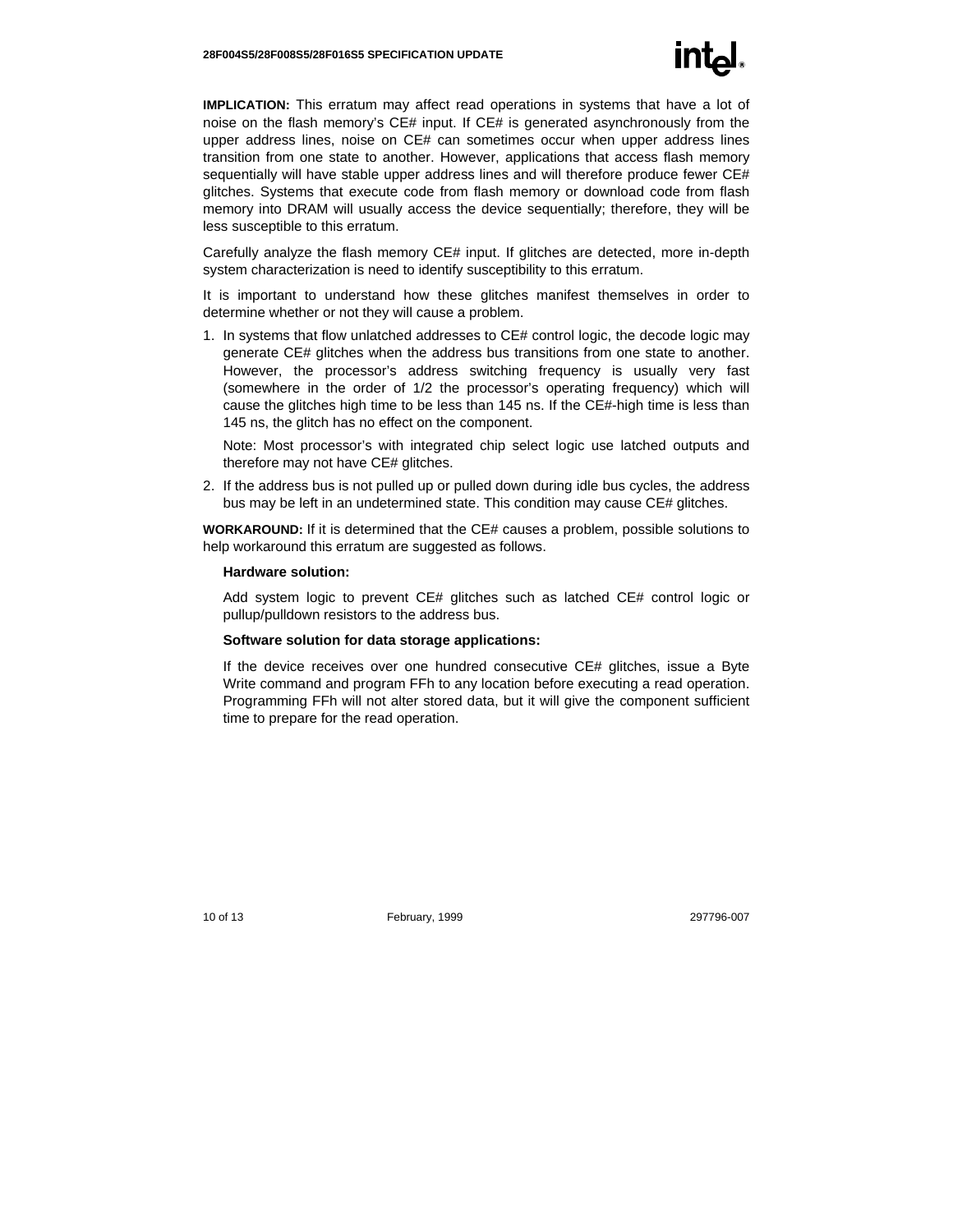

**STATUS:** This erratum has been fixed. Refer to the Summary Tables of Changes to determine the affected stepping(s).

**AFFECTED PRODUCTS:** Refer to the Summary Tables of Changes to determine the affected products and stepping(s).

### **4. RP# Control during Power-Up**

**PROBLEM:** RP# must be held low while  $V_{CC}$  ramps to a valid level during power transitions.



**Hold RP# Active While V<sub>cc</sub> Ramps** 

Holding RP# low during power-up blocks spurious writes initiated by system control logic which may occur as the system voltage transitions to a stable level. Intel recommends the use of RP# for CPU/memory reset synchronization, write protection, and deep power-down mode.

**IMPLICATION:** This erratum only affects power-up operations. Systems that tie the flash memory's RP# input to the system RESET# signal typically will not have a problem with erratum because the RESET# signal is usually held low during the power-up sequence to properly synchronize the CPU. However, systems that tie RP# directly to  $V_{CC}$  will be more exposed to this problem. So, carefully analyze RP# during the power-up condition to fully understand its behavior.

**WORKAROUND:** If it is determined that this erratum may cause a problem, here is a possible workaround: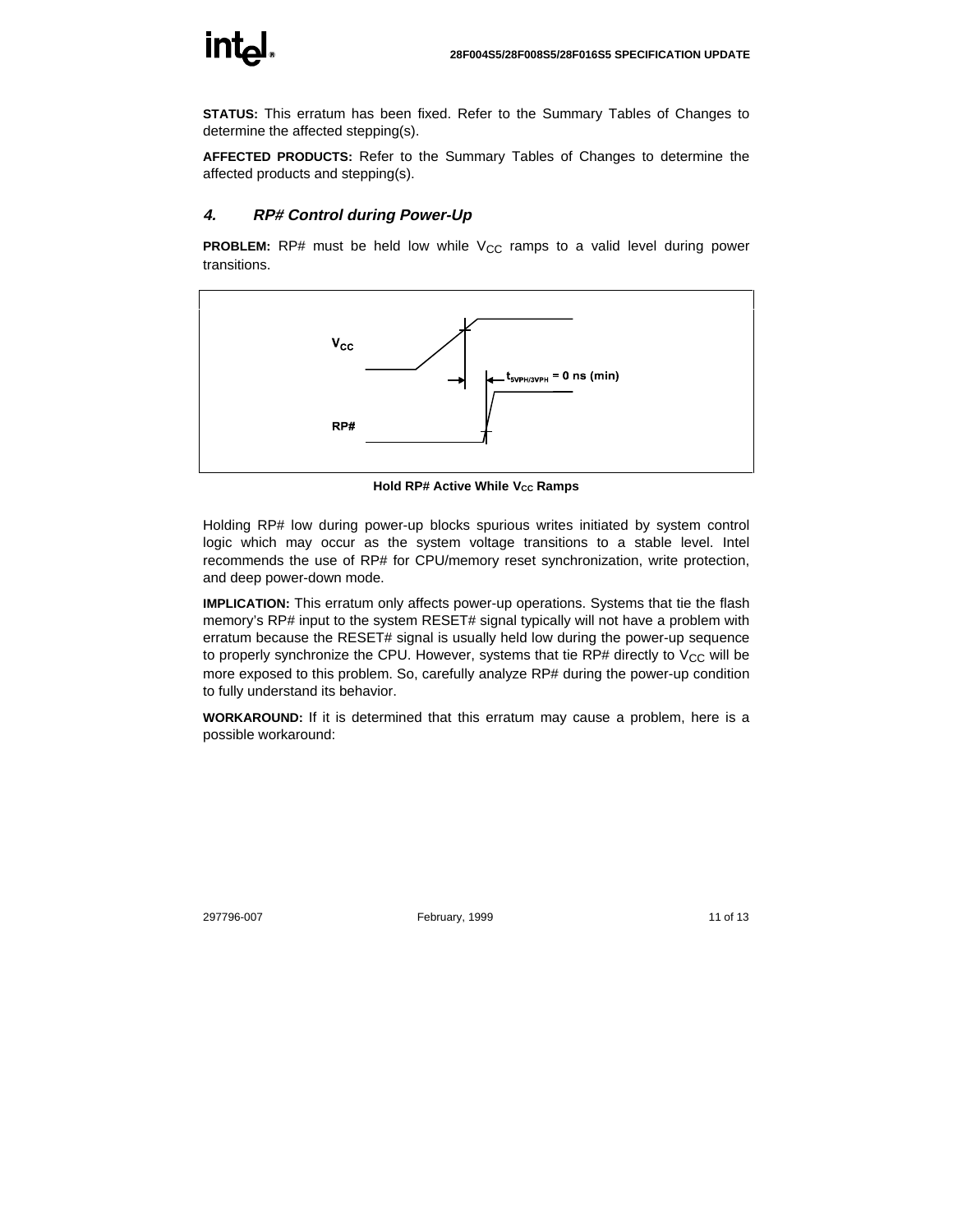Use a simple RC delay network to hold RP# low during the power-up condition or tie the RP# input to the system RESET# signal. This workaround will eliminate your exposure to this problem and also provide your design with addition power-up security.

**STATUS:** This erratum has been fixed. Refer to the Summary Tables of Changes to determine the affected stepping(s).

**AFFECTED PRODUCTS:** Refer to the Summary Tables of Changes to determine the affected products and stepping(s).

#### **5. VPP Standby Current**

**PROBLEM:** With V<sub>PP</sub> at GND, I<sub>PPS</sub> deviates from the published value. This deviation only affects the negative current specification listed in the datasheet. The positive current value,  $+15 \mu A$ , remains valid. See the table below for the modified negative  $I_{PPS}$ current specification.

|             |                                 |              | 5.0V V <sub>CC</sub> |            |      | Test                         |
|-------------|---------------------------------|--------------|----------------------|------------|------|------------------------------|
| Sym         | Parameter                       | <b>Notes</b> | Typ                  | <b>Max</b> | Unit | <b>Conditions</b>            |
| <b>IPPS</b> | V <sub>PP</sub> Standby Current |              |                      | $-300$     | μA   | $V_{\text{PP}} = \text{GND}$ |

**NOTE:**

1. All currents are in RMS unless otherwise noted. These currents are valid for all product versions (packages and speeds).

If V<sub>PP</sub> is greater than or equal to V<sub>CC</sub>, I<sub>PPS</sub> adheres to the datasheet specification of ±15 µA.

**IMPLICATION:** This erratum only affects systems that switch V<sub>PP</sub> to GND.

#### **WORKAROUND:** None.

**STATUS:** Plans to fix this erratum are under evaluation. Refer to the Summary Tables of Changes to determine the affected stepping(s).

**AFFECTED PRODUCTS:** Refer to the Summary Tables of Changes to determine the affected products and stepping(s).